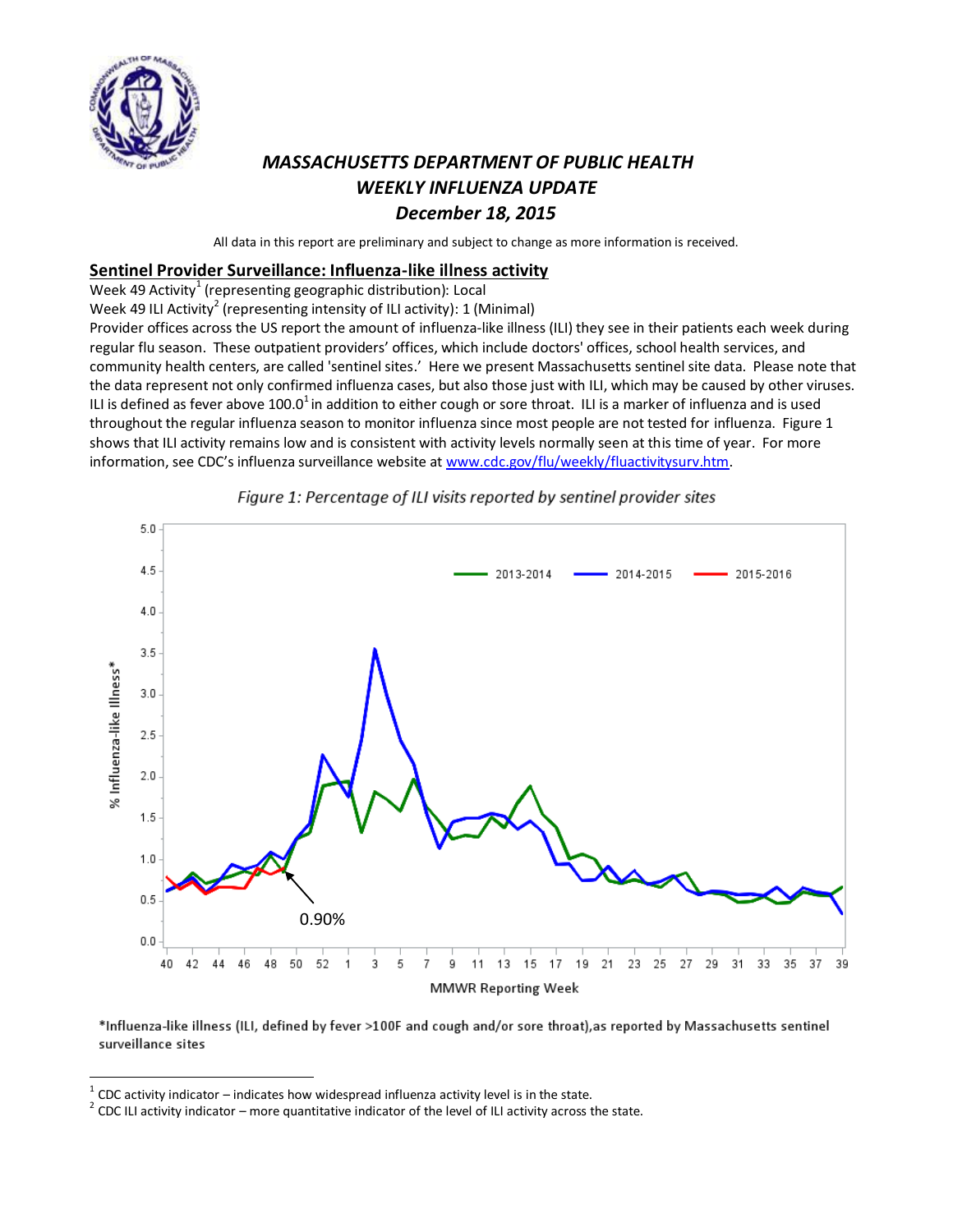Table 1 below shows a geographical distribution of reported ILI in Massachusetts. Table 1 shows that the Inner Metro Boston Region is currently reporting mildly increased ILI activity while all other regions remain at low levels of ILI.

|                           | <b>Regional</b>                |         | 2015-2016                                          |    |                                    | 2014-2015 |                         |  |  |
|---------------------------|--------------------------------|---------|----------------------------------------------------|----|------------------------------------|-----------|-------------------------|--|--|
|                           | <b>Baseline</b><br>$%$ ILI $*$ | $%$ ILI | <b>Total</b><br>Report.<br><b>Sites</b><br>enroll. |    | Report.<br>$%$ ILI<br><b>Sites</b> |           | <b>Total</b><br>enroll. |  |  |
| <b>Boston</b>             | 0.96                           | 0.69    | 3                                                  | 6  | 0.82                               | 5         | 6                       |  |  |
| <b>Central</b>            | 1.53                           | 0.96    | 10                                                 | 10 | 0.69                               | 10        | 10                      |  |  |
| <b>Inner Metro Boston</b> | 0.80                           | 0.84    | 9                                                  | 11 | 1.17                               | 11        | 12                      |  |  |
| <b>Northeast</b>          | 1.00                           | 0.93    | 6                                                  | 9  | 0.98                               | 9         | 9                       |  |  |
| <b>Outer Metro Boston</b> | 1.93                           | 1.44    | 3                                                  | 5  | 1.59                               | 5         | 5                       |  |  |
| <b>Southeast</b>          | 1.19                           | 1.19    | 3                                                  | 4  | 0.16                               | 4         | 4                       |  |  |
| West                      | 0.51                           | 0.00    | 1                                                  | 5  | 1.2                                | 5         | 7                       |  |  |

*Table 1: Percent ILI reported weekly by Massachusetts sentinel sites*

\*Regional baseline % ILI is calculated weekly using reporting providers' baseline % ILI estimates.

#### **Influenza-Associated Hospitalizations**

In 2010, MDPH began to request voluntary reporting of all laboratory-confirmed influenza hospitalizations from hospitals in Massachusetts. As many as 50 acute care hospitals from across the state report these data to MDPH on a weekly basis during flu season. The graph below shows the number of laboratory-confirmed hospitalizations per 1,000 licensed beds represented by reporting hospitals for the current season and two previous seasons.



Figure 2: Massachusetts laboratory-confirmed influenza hospitalizations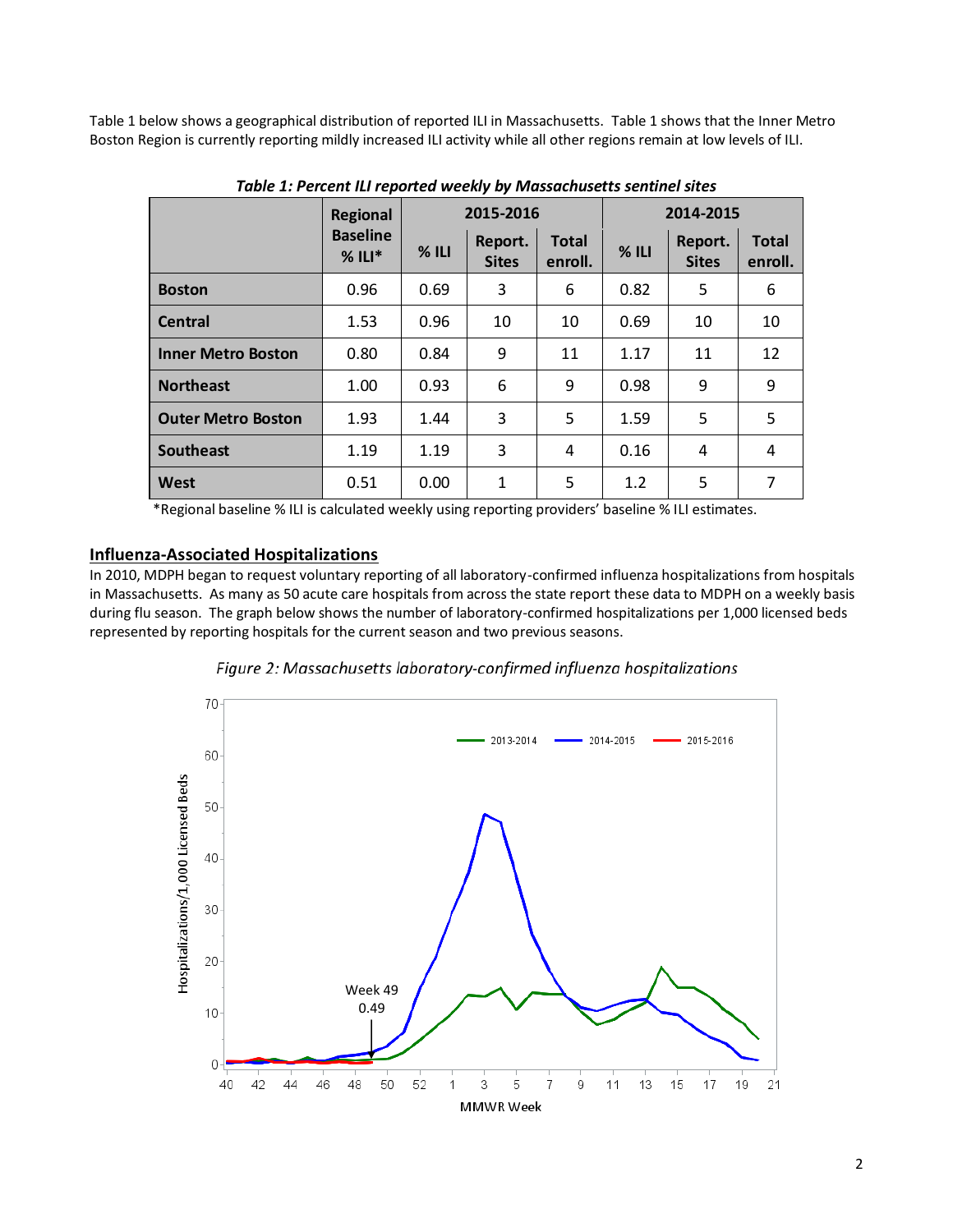## **Laboratory testing for influenza**

Laboratories in Massachusetts report all positive influenza laboratory tests to MDPH, including viral culture, polymerase chain reaction (PCR) and rapid influenza diagnostic tests. Because the majority of cases are not tested, the number of 'confirmed' cases does not reflect the overall incidence of influenza; however, this information is essential to track the types of influenza circulating in Massachusetts and can be a useful indicator of the presence and distribution of influenza in the state. Figure 3 illustrates the number of laboratory confirmed cases in Massachusetts by week, shown along with Massachusetts ILI. Table 2 reflects the number of laboratory-confirmed influenza cases by region and influenza type.

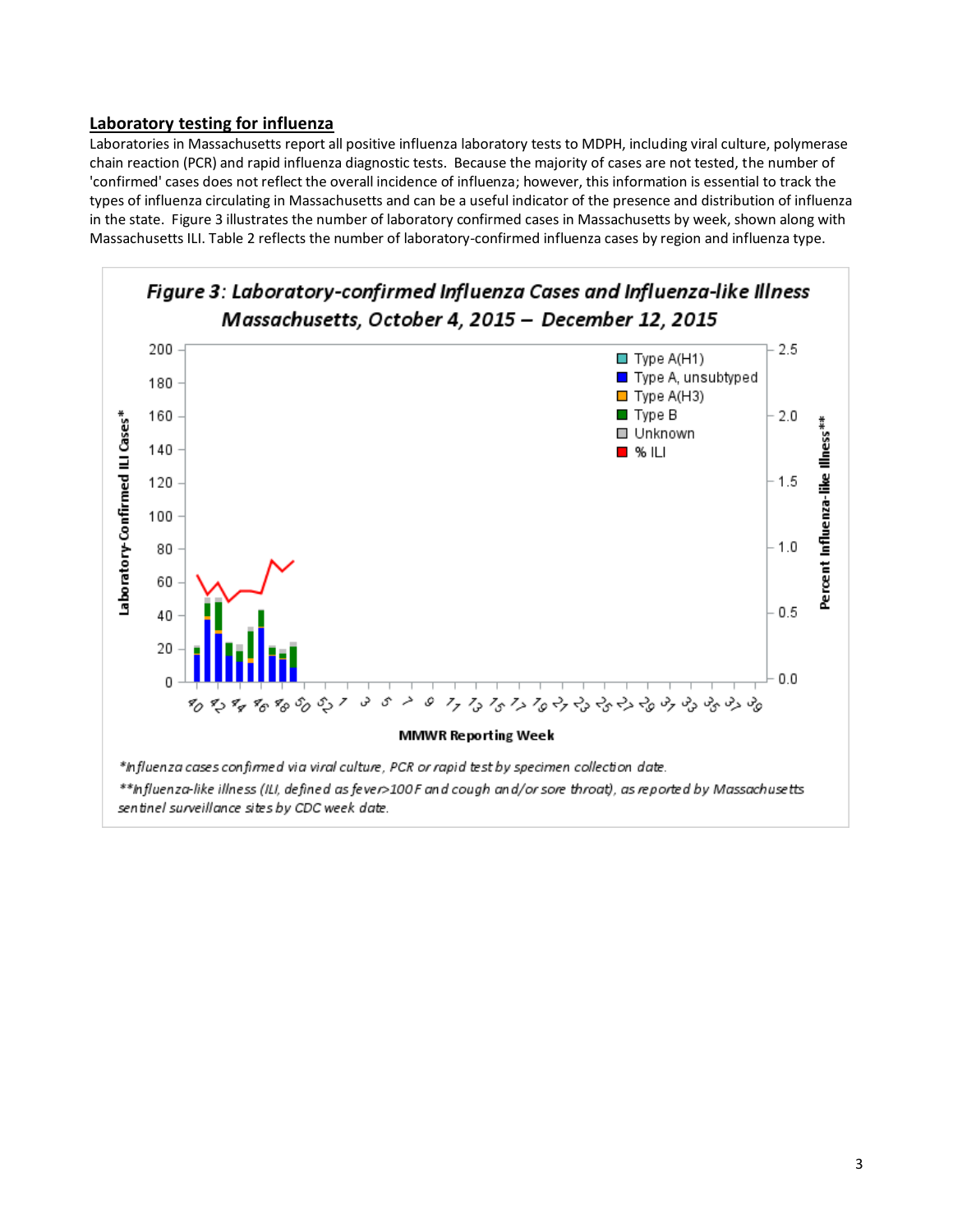|                           | 2015-2016    |              |                |            |                |                | 2014-2015    |            |                |            |                |                |
|---------------------------|--------------|--------------|----------------|------------|----------------|----------------|--------------|------------|----------------|------------|----------------|----------------|
|                           | $\mathbf{A}$ |              | B              |            | <b>Untyped</b> |                | $\mathbf{A}$ |            | B              |            | <b>Untyped</b> |                |
| <b>Region</b>             | <b>Week</b>  | <b>YTD</b>   | <b>Week</b>    | <b>YTD</b> | <b>Week</b>    | <b>YTD</b>     | <b>Week</b>  | <b>YTD</b> | <b>Week</b>    | <b>YTD</b> | <b>Week</b>    | <b>YTD</b>     |
| <b>Boston</b>             | 1            | 46           | 4              | 10         | $\mathbf 0$    | $\overline{2}$ | 9            | 20         | 3              | 9          | $\mathbf 0$    | $\Omega$       |
| <b>Central</b>            | 0            | 14           | $\overline{2}$ | 8          | $\Omega$       | 1              | 18           | 31         | 3              | 16         | $\mathbf 0$    | 3              |
| <b>Inner Metro Boston</b> | $\mathbf{1}$ | 43           | 3              | 12         | $\Omega$       | $\Omega$       | 26           | 77         | $\overline{2}$ | 18         | $\mathbf{1}$   | $\overline{2}$ |
| <b>Northeast</b>          | 3            | 28           | $\mathbf 0$    | 26         | 0              | 7              | 31           | 116        | 10             | 42         | $\mathbf{1}$   | 13             |
| <b>Outer Metro Boston</b> | $\mathbf{1}$ | 26           | 1              | 2          | $\mathbf 0$    | 1              | 23           | 64         | 4              | 12         | $\mathbf 0$    | $\mathbf{1}$   |
| <b>Southeast</b>          | 3            | 33           | 3              | 26         | $\overline{2}$ | 3              | 34           | 80         | $\overline{2}$ | 33         | $\mathbf{1}$   | 8              |
| <b>Unknown</b>            | $\mathbf 0$  | $\mathbf{1}$ | $\mathbf 0$    | 1          | $\Omega$       | $\Omega$       | 5            | 12         | $\mathbf{1}$   | 5          | $\mathbf 0$    | 3              |
| <b>West</b>               | 0            | 15           | $\mathbf 0$    | 3          | $\mathbf 0$    | $\overline{2}$ | 3            | 11         | $\mathbf{1}$   | 5          | $\mathbf 0$    | $\Omega$       |
| <b>Total</b>              | 9            | 206          | 13             | 88         | $\overline{2}$ | 16             | 149          | 411        | 26             | 140        | 3              | 30             |

*Table 2: Laboratory-confirmed Influenza by Region – 2015-2016 and 2014-2015 Influenza Seasons*

## **Testing at the Hinton State Laboratory Institute**

As part of a more comprehensive respiratory surveillance initiative, MDPH's Bureau of Laboratory Sciences (MDPH-BLS) performs testing to confirm typing and subtyping of circulating influenza viruses followed by testing of influenza-negative samples for the evidence of adenovirus, respiratory syncytial virus (RSV) A/B, parainfluenza virus (PIV) types 1-4, coronavirus (HCoV) HKU1, OC43, NL63, 229E, human metapneumovirus (HMPV), and rhinovirus/enterovirus (RHV/ENT) using a multiplex PCR respiratory viral panel. Samples are submitted by ~60 outpatient healthcare providers (ILINet) and include early influenza positives, as well as specimens and isolates from clinical hospital diagnostic laboratories across Massachusetts. For the 2015-2016 season, Figure 4 and Tables 3 and 4 summarize virologic surveillance testing conducted by MDPH-BLS beginning MMWR week 40 (week ending October 10, 2015). MDPH-BLS performs influenza surveillance testing year round. For the 2015-2016 season to date, one case of influenza B, one case of A/2009 H1N1, and two cases of A/H3N2 influenza have been confirmed in 60 cases tested.